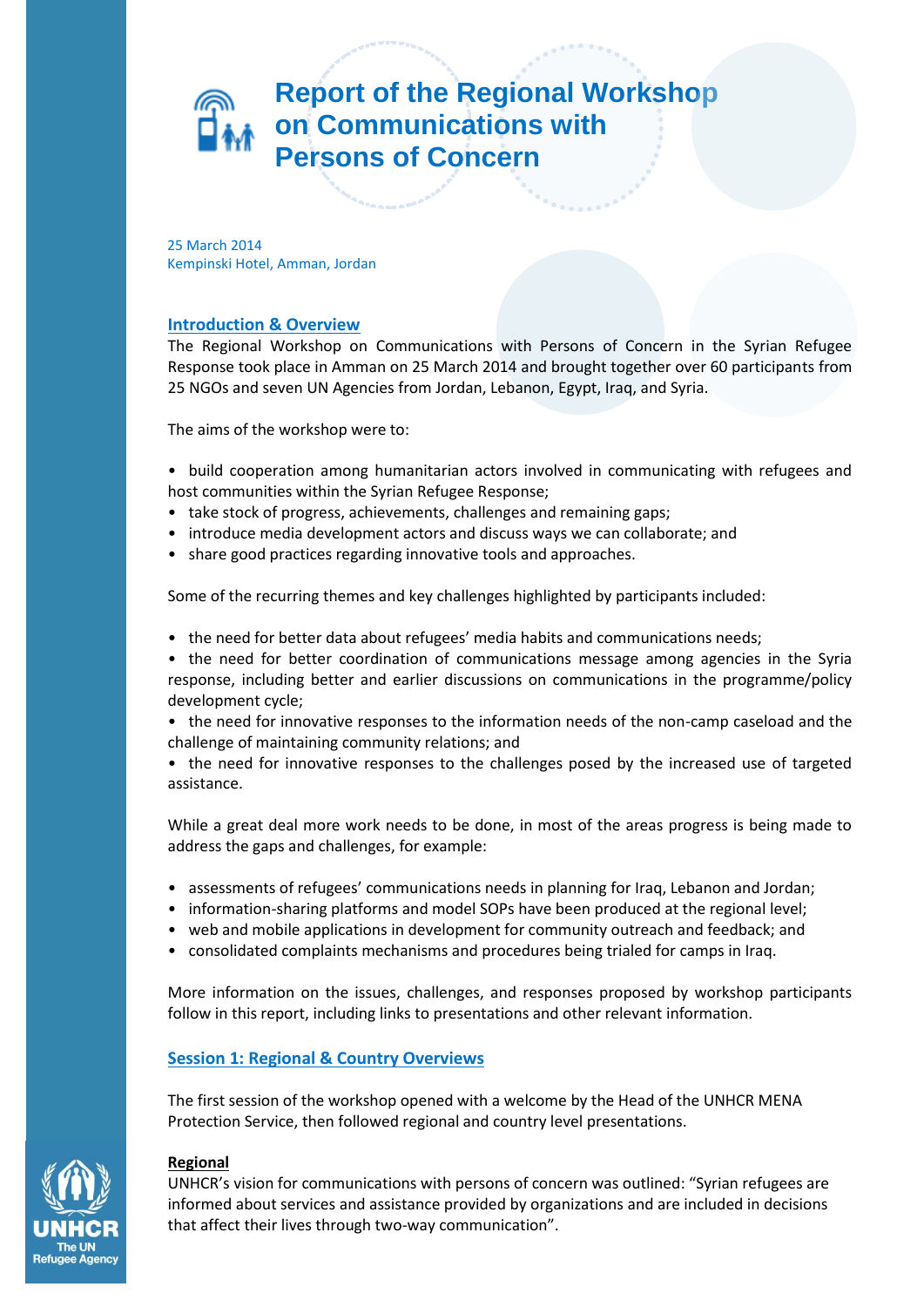It was noted that over the past year the UNHCR MENA Director's Office in Amman has operationalized this vision in four phases:

- Assessing needs and capacity: obtaining an understanding of the profile of Syrian refugees, their information needs, as well as the response resources available in the field;
- Supporting Operations: deploying support to several operations (Za'atari, Lebanon, North Iraq); and
- Strengthening capacity: developing tools and training for non-communication staff of UNHCR and partners working with refugees in the field [\(Mass Information Toolkit\)](http://data.unhcr.org/syrianrefugees/download.php?id=3610).

The office is now moving into a new phase of strengthening coordination and information sharing, which has seen it develop:

- efforts to mainstream communications with persons of concern into Terms of Reference (ToR) of Sector Working Groups (SWGs), so that projects contain a communication with communities component from the planning stage;
- a template fo[r Standard Operating Procedures \(SOPs\)](http://data.unhcr.org/syrianrefugees/download.php?id=4966) on communicating with persons of concern has been drafted and shared with Inter-Agency Coordinators. The SOPs can be adapted to specific contexts;
- a "Communication with Communities" document type for the [inter-agency data portal](http://data.unhcr.org/syrianrefugees/regional.php) so that organizations can upload and share best practices and materials;
- a 4W spreadsheet to collect and disseminate information on existing and pending projects aimed at communicating with persons of concern in the region; and
- the concept and implementation of this Communications with Persons of Concern Workshop.

# **Egypt**

There are a number of challenges in Egypt, the greatest of which is to reach the Syrian refugee population, which is scattered mostly in rural areas, and about 40 per cent of the population is in three main urban areas (Alexandria, Damietta and Greater Cairo).

The following were flagged as currently employed means of communicating with refugees in Egypt: videos and posters at UNHCR registration centers; information disseminated through mobile registration activities carried out in remote areas two or three times a week; mass SMS systems managed by registration and media officers; a 24/7 hotline; community centers where focus discussions are held with refugees; Community-Based Protection Networks run by community leaders and refugees; regular field visits; Facebook page; and an information portal for refugees (in development).

UNHCR Egypt has been trying to enhance community outreach and awareness raising activities and has also been providing information to media actors for distribution. Furthermore, despite challenges of accessing refugees in border entry points (such as airports) the organization has been able – on an informal basis – to disseminate some information at these locations.

An assessment on the information needs of refugees has indicated that the main subjects they ask about are related to residency and administrative procedures, possible consequences related to the invalidation of the residency extension and onward movements to third countries, and resettlement. UNHCR Egypt highlighted the need to ensure that communication with persons of concern is incorporated from the planning stage of projects, not only as a responsive measure. Also, with so many organizations active in the response, messages need to be harmonized, so that refugees are

communicated with using one voice.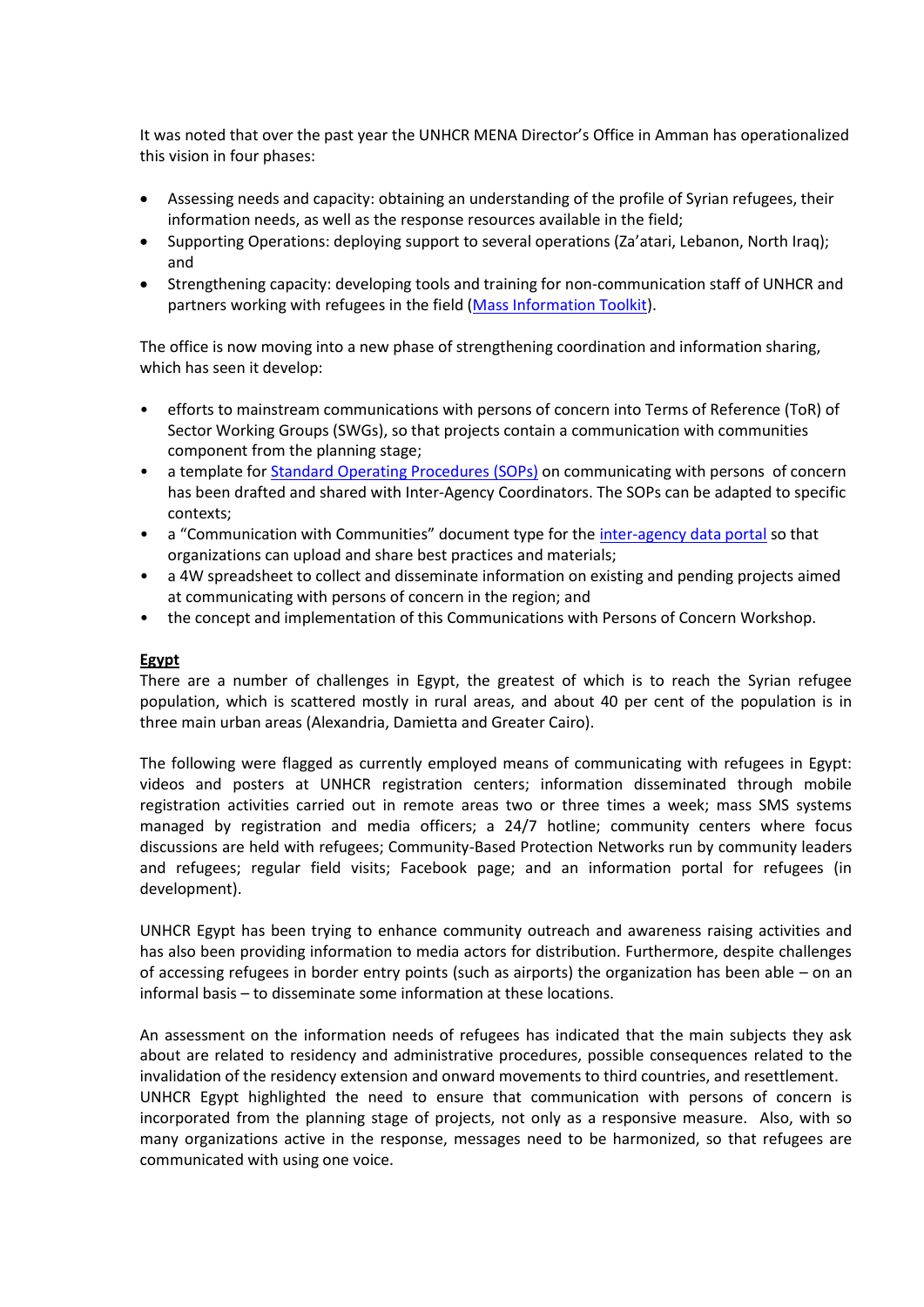#### **Iraq**

[The presentation from Iraq](http://prezi.com/5-cqqfbibasr/?utm_campaign=share&utm_medium=copy&rc=ex0share) noted that community communication activities vary greatly in camp and non-camp settings across the KRI. In camps in the Erbil province, ACTED (which is responsible for camp management in Kawergosk and Darashakran) uses community mobilizers, bulk SMS system, and printed materials. A Public Address system is available in all camps in the Erbil province but Qushtapa. However, it has never been used so far, pending standard operating procedures from UNHCR. In addition, another partner, the Danish Refugee Council (DRC) is planning a series of similar activities in Qushtapa and Basirma camps.

Refugee councils in Erbil Governorate are very important for the dissemination of information, and refugee councils and community mobilizers also seem to be the preferred method of communication in Arbat camp in Suleymaniyha Governorate. The Protection Assistance Reintegration Centre (PARC) is the main point of contact between UNHCR and the refugee communities living in urban areas. In Erbil's PARC, very little information is available for the refugees in the form of printed materials such as leaflets and posters. The PARC in Suleymaniyha has made more progress in terms of mass information opportunities for the refugees, including through banners and information desks.

In the Dohuk governorate, the refugee community plays an important role on establishing communication channels. With more than 250 refugees elected, the community brings several issues to the humanitarian community's attention. There are information points in some camps, and organizations such as Un Pont Per and International Rescue Committee use several communication tools in the camps, such as orientation guides, PA systems, information boards, and community mobilizers. WFP has also established an info-line for complaints on food-related issues.

There are a large number of organizations working in the camps and thus a risk of overlap and message incoherence. In spite of the preferred method of receiving information (through face to face communication), refugees are also increasingly requesting to have things in writing, as proof. This reflects what participants noted was a lack of trust among some of the refugees in the information that they receive, even information from official sources. In this regard, one of the priorities is to develop printed materials and set up complaint mechanisms, as well as advocate with sectors to include mass information in their discussions.

# **Jordan**

In Jordan, media attention has focused in Za'atari camp, where an estimated 100,000 refugee are hosted. However, as more than 80 per cent of the refugee population lives outside camps, the operation faces a great challenge to reach out-of-camp beneficiaries.

In order to understand the information needs and gaps of Syrian refugees in Jordan, a survey will be carried out and an Arabic-language portal compiling information on services will also be developed. The survey will be carried out by REACH in Za'atari and by volunteer university students in out-ofcamp settings. Lebanon and Iraq are also in the planning stages of similar surveys, which should allow a regional picture to be built up.

Currently, communication with refugees is conducted through bulk text messages, although experience has shown that this might not be the most efficient method, as refugees change SIM cards quite frequently. Notwithstanding, SIM cards are being given to refugees in Za'atari camp as part of the verification process underway. Two-way communication is established via the UNHCR toll-free hotline.

Communication with persons of concern, which included both refugees and host communities, is also done through town hall meetings. It has been a successful project that will be continued throughout 2014.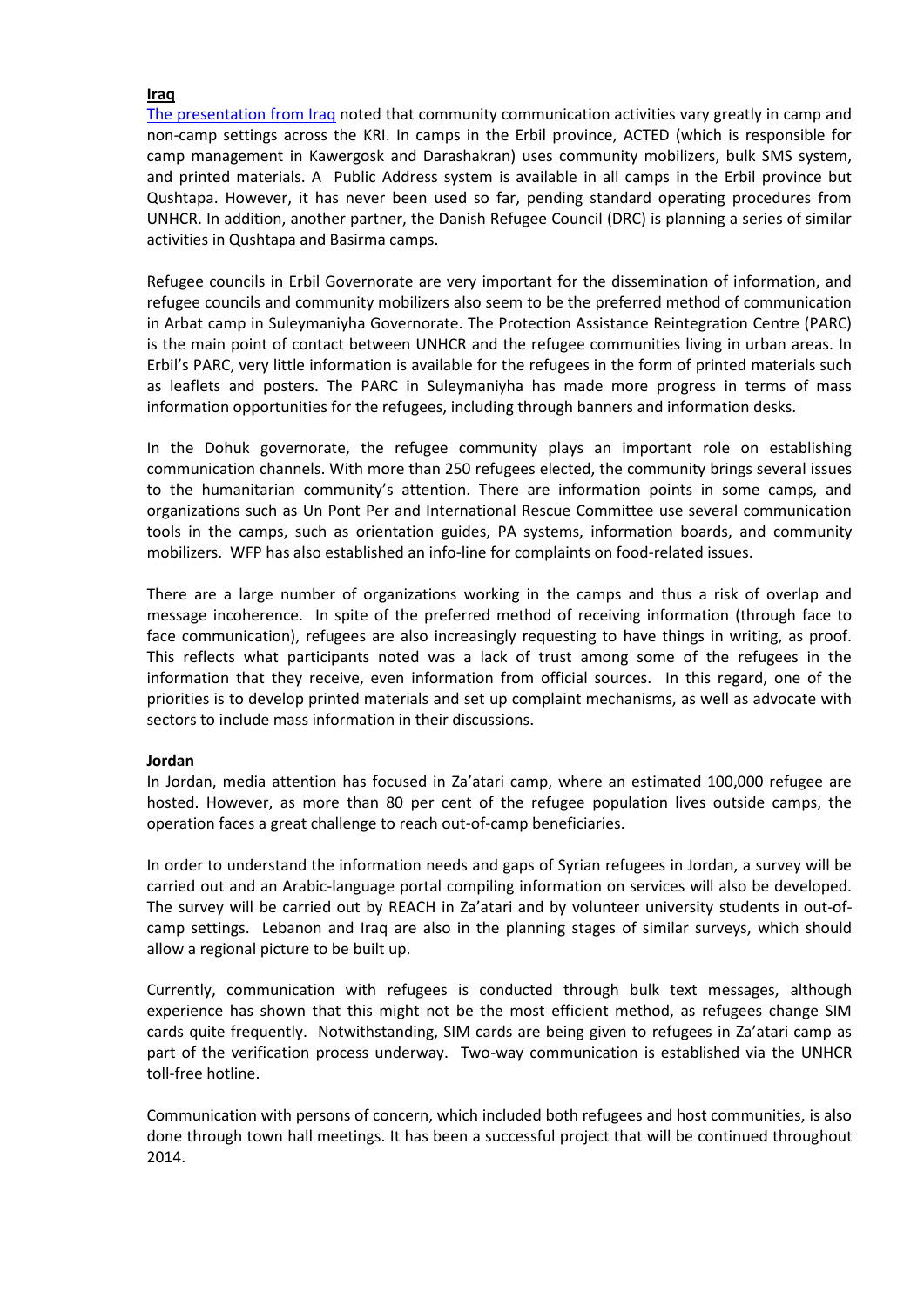An interesting joint initiative is under discussion between Jordan and Lebanon UNHCR offices to develop a smartphone application that would provide information on services available in the surrounding area, and also allow POCs to record their needs and access complaint mechanisms. UNHCR Jordan is also working on an Arabic Portal: "Talking with Refugees", which will go live on the 1st of June to lend a voice to refugee communities in Jordan and provide relevant information.

Another important project is the radio project developed by UNESCO and Un Pont Per (UPP) targeting refugees and host communities. The radio program provides information on services and on-air discussions on issues of importance to refugees and host communities. Syrian refugees are also trained on doing reporting and presenting.

#### **Lebanon**

The one million refugees dispersed throughout the country, combined with the different level of trust that refugees have in humanitarian actors, is proving to be the greatest challenge for Lebanon.

To meet these challenges, there are currently several projects and methods aimed at informing Syrian refugees underway and in planning. Mass SMS systems reach approximately 70 per cent of the registered refugees, although this tool has some challenges including its cost and the fact that some refugees do not have or share a phone number and others changing their numbers regularly. Videos developed by BBC Media Action are being screened in registration centers and are pending display in municipalities, community and health centers in order to reach refugees who have already gone through the registration process. There are numerous brochures and leaflets put out by humanitarian actors, which has the potential to lead to information overload and uncoordinated messaging.

There are a large number of helplines operated by different agencies and in different parts of the country and UNHCR is currently exploring the establishment of an integrated info-line linked to a comprehensive interagency Q&A on services and assistance available in Lebanon (INQAL).

Other initiatives include the production of more videos, partnerships with local TV stations for broadcasting TV spots focusing on social cohesion (the editorial team would include refugees), a radio programme in partnership with UNESCO, and a web portal providing information for refugees. Participants discussed the challenge of reaching such a diverse and geographically dispersed refugee population, which requires a coordinated approach by all humanitarian actors. Harmonizing and systematizing existing information is important to avoid overlap of projects, especially since social services are stretched and there are increased tensions between refugees and the local population.

# **Session 2: Case Studies**

This session was designed to introduce media development agencies and communications networks, and to create awareness of innovative approaches to communication with affected communities.

#### **CDAC Network**

Background was provided on the establishment of the Communicating with Disaster Affected Communities (CDAC) Network, and its support to members on setting up effective two-way communications with disaster-affected communities.

As an example, when typhoon Haiyan struck the Philippines, the CDAC Network helped by providing virtual coordination in the form of a Skype group, resource sharing through a Dropbox account and providing briefs for longer documents.

Possible support from the CDAC Network in the Syrian refugee Response was discussed, including the idea of establishing country-level Communication with Communities Working Groups in Jordan and Lebanon.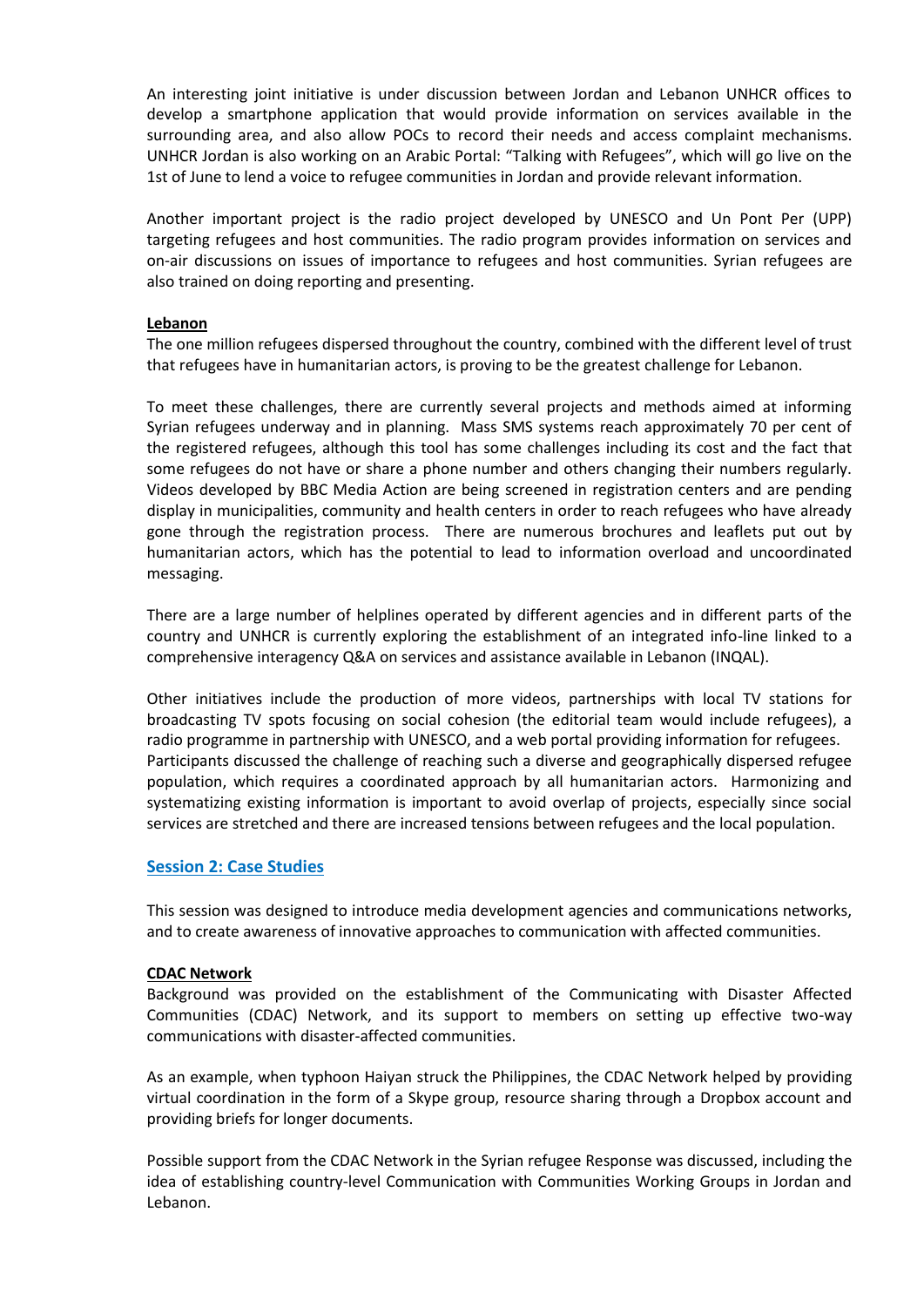However, participants expressed concern at creating another forum, which would mean more meetings and parallel discussions. CDAC Network also has support it can potentially provide in the form of secretariat support in emergencies, access to a roster of humanitarian communication experts, capacity strengthening, developing and translating key messages, and drafting guidelines and sharing lessons learned from previous emergencies.

#### **BBC Media Action**

The [BBC Media Action Presentation](http://we.tl/cJy0edFYst) noted that after a fact finding mission in 2013, where it held discussions with UNHCR and other humanitarian partners, it proceeded to develop videos targeting Syrian refugees. The result was a 50-minute-long [video](http://vimeo.com/syrialifeline) information loop for newly arrived refugees, which aims to communicate the most complex messages previously flagged and discussed by humanitarian actors. The video was filmed in locations in Lebanon and Jordan using actors and refugees, as well as animations and illustrations from the Mass Information Toolkit.

It is currently played on a loop on screens at seven refugee registration centers in Jordan and Lebanon, reaching 175,000 people a month. There are plans to project the film more widely in community centers and other places where refugees gather.

Maha Taki, Projects Manager, Middle East and North Africa showed clips from the longer video and reported that refugees had found the videos motivating in asking for help and had requested further information on country-specific issues.

#### **AptART**

Awareness & Prevention Through Art (AptART) is an NGO that aims to provide vulnerable children with an opportunity to express themselves, as well as an outlet to build awareness and promote prevention about the issues that affect their lives.

A presentation was made of [photos](http://www.montana-cans.com/montana-blog/2013/07/01/aptart-present-childrens-work-direct-from-al-zaatari-refugee-camp/) of street art, which AptART has helped children Za'atari to create. Projects involve conversations with children, which are then converted into artistic street art (murals, wheelbarrows, etc.) bearing messages that are relevant to their communities. The presentation also showcased a [video](https://www.youtube.com/watch?v=fkvrbUzIaNk) produced regarding the project.

# **Session 3: Challenges & Responses**

The workshop participants identified six key challenges related to Communications with Persons of Concern in the region, and then broke into small groups to discuss those challenges in detail. The groups reported back in plenary on the challenges/issues as well as the potential solutions or ideas to address those challenges.

#### **Communicating with Non-Camp Refugees and Host Communities**

# Context & Challenges:

 More than 80 per cent of the registered refugees in the region are living in a non-camp setting, with the figure ranging from 100 per cent in Lebanon and Egypt, to 82 per cent in Jordan, and around 65 per cent in Turkey and Iraq. This makes traditional camp based outreach and mass information campaigns redundant, and requires innovative responses.

 The group reported that negative views of Syrians were prevalent across the region, including the negative stereotyping of Syrian refugees in the media, among government officials and by community leaders, was leading to tensions with host communities. There are rumours and perceptions of unequal treatment - that refugees are being favored for services and assistance over their neighbours in the host community.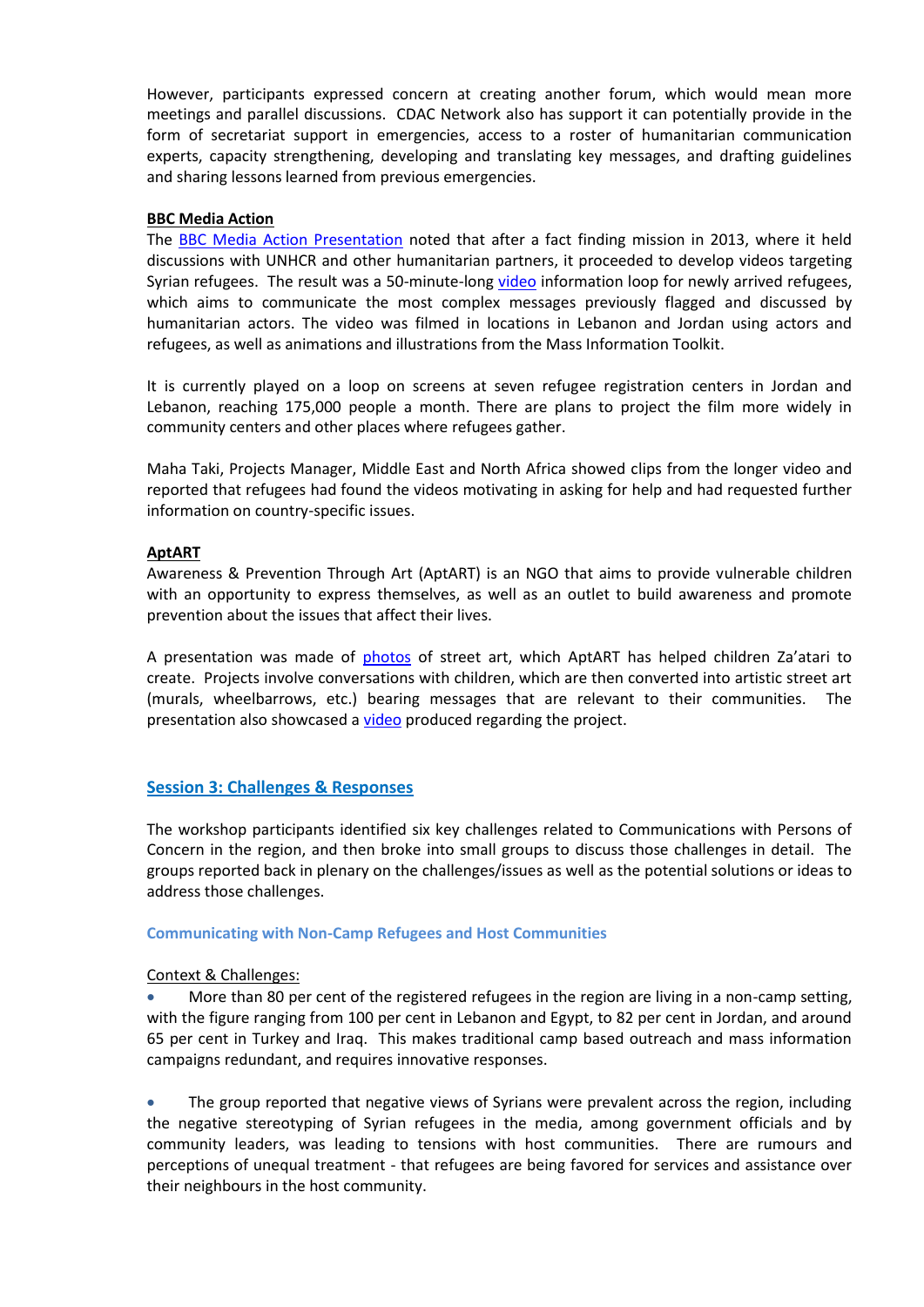It was reported that in some places there was too much information material going around communities from different agencies, some of which offered conflicting or incorrect information.

 It was noted that in some countries there are large numbers of refugees who have not registered, including some from specific ethnic or religious groups. The group noted that, in addition to the logistical challenges associated with reaching Syrians living in the community for registration, many Syrians were not convinced that their personal information would be kept confidential if they registered and provided it to UNHCR.

 The group noted that reaching refugees who live across wide geographical areas with consistent and appropriate messaging raises logistical, technological and cost issues. It was also noted that the exact locations of many refugee families are not known, especially among mobile urban populations.

#### Responses:

 It was noted that Communications with Persons of Concern should not be considered separately from Media and PI activities. Long-term relationships with media should be cultivated and, for example, regular roundtables could be held with journalists to help dispel myths and build trust. Better understanding of which media refugees trust will also help in targeting interventions in this area.

 Similarly, links and outreach to community, religious and government leaders could be stepped up. In this outreach, stressing the benefits to host communities of certain humanitarian interventions (ie: community support or quick impact projects) would be beneficial.

 Interagency leaflets, campaigns and portals could be considered as a way of offering coordinated information on a single or group of topics. Ensuring communications are considered in the early stages of programme development (ie: discussion in Sector Working Group) would assist here.

 Clearer information is needed on registration procedures and the role of UNHCR, including the measures that are in place for the protection of privacy and personal information. Information on the benefits of registration, services available for registered refugees, and dangers of not registering is also useful. Capacitating staff and partners dealing directly with refugees to deliver these messages is important.

 More research on the localities in which refugees are residing, mapping of population densities and other targeting mechanisms would be useful. Links with religious and community leaders can help to identified localities with high refugee concentrations. Toll-free numbers for information and help lines and transport subsidies could also be considered to help link scattered refugees with central information points.

#### **Communications Challenges Associated with Targeted Assistance**

# Context & Challenges:

 Many programmes responding to the Syria refugee crisis are severely underfunded and are not able to meet the full needs of all beneficiaries with the amount of income available to them. Many programmes are therefore turning to targeting mechanisms to identify and deliver assistance only to the most vulnerable in a given population. This creates communication challenges in in terms of notifying beneficiaries of eligibility status, taking complaints/appeals from those excluded, and managing potential community hostility about the policies.

 The group discussed, in particular, the case of Lebanon which is in the process of enacting a targeted assistance policy.

 The group reported that there appeared to be a lack of coordination among agencies when it came to messaging about targeted assistance. It was flagged that this went beyond coordinating messaging but also spoke to an overall lack of clarity on the programmes' actual objectives and modalities.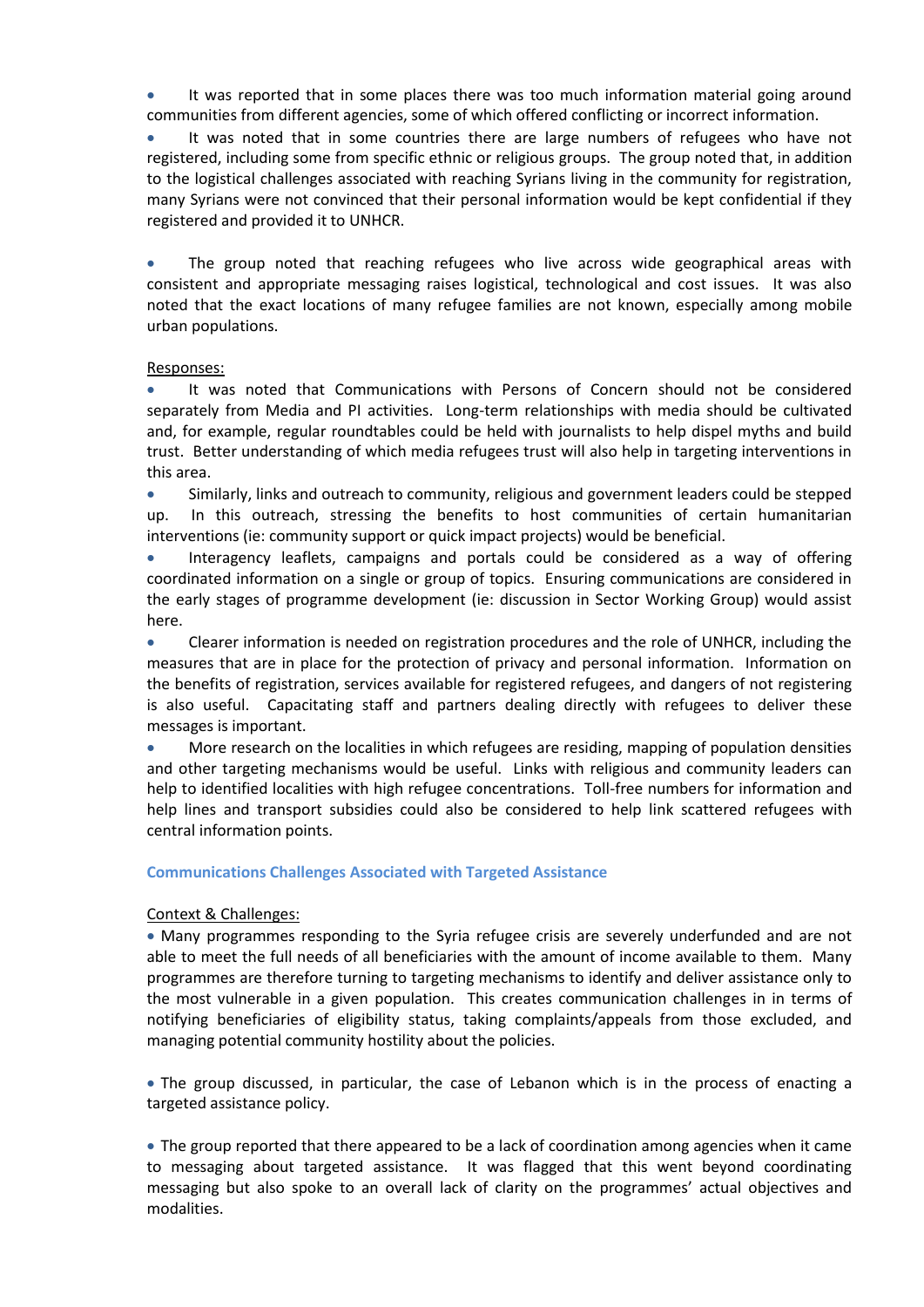It was also noted that messages can often be developed too late to be effectively disseminated to refugees or to the front-line workers who have to deliver them, and are sometimes found to be inappropriate for the audience once they are delivered.

# Responses:

 Where possible, the targeting criteria and assistance delivered should be as harmonized as possible for programming being undertaken in the same area. This will help the messaging to beneficiaries about those programmes to also be as harmonized and consistent as possible.

 It would also be beneficial to involve communications specialists in discussions on programme development earlier in the process (ie: discussion in Sector Working Group) so there is a good understanding of what aims and modalities of the programme need to be communicated. This would also help to ensure that messages (ideally, having been focus-tested with the target audience) and distribution/feedback channels (including Q&A for front-line workers) are ready by the time the programme starts.

# **Establishing Help Lines & Information Lines**

# Context & Challenges:

 Helplines and information lines are an important part of two-way communications with persons of concern, enabling them not only receive important information about their status, benefits and services available, but also to provide feedback on those services. With more than 150 agencies participating in Syria Regional Response, the technological and resource challenges of establishing helplines are coupled in this context with coordination challenges.

• It was also noted that in some places there are a variety of parallel systems (for example there are 13 hotlines in Lebanon) covering specific geographical areas and/or areas of service delivery. There is also a challenge of linking general information lines with assistance lines (ie: legal counseling) to ensure that appropriate individual advice and responses are available for those who need it.

• In addition, services provided can change over time, with some local organizations outside the formal Syria response being difficult to find and acquire information from. Some hotlines are overloaded while some do not function at all as the service or provider has ceased to operate or changed its number/location.

# Responses:

 Potential innovative responses discussed by the group included the use of IT platforms that draw 'live' data and information from websites to form the basis of Q&As for call centre staff.

 Also discussed was the potential of software that links hotline Q&A databases to mobile applications used by field staff to update information 'on the go'.

 Finally, it was proposed that countries could consider establishing one single toll-free hotline number that directs calls to different call centres/agency staff depending on the information required or service in question.

# **Complaint & Feedback Mechanisms:**

# Context & Challenges:

 Two-way communication is vital to ensure that communities are not just passive recipients of the messaging of agencies, but also active participants in the dialogue with those agencies on vital issues affecting their lives.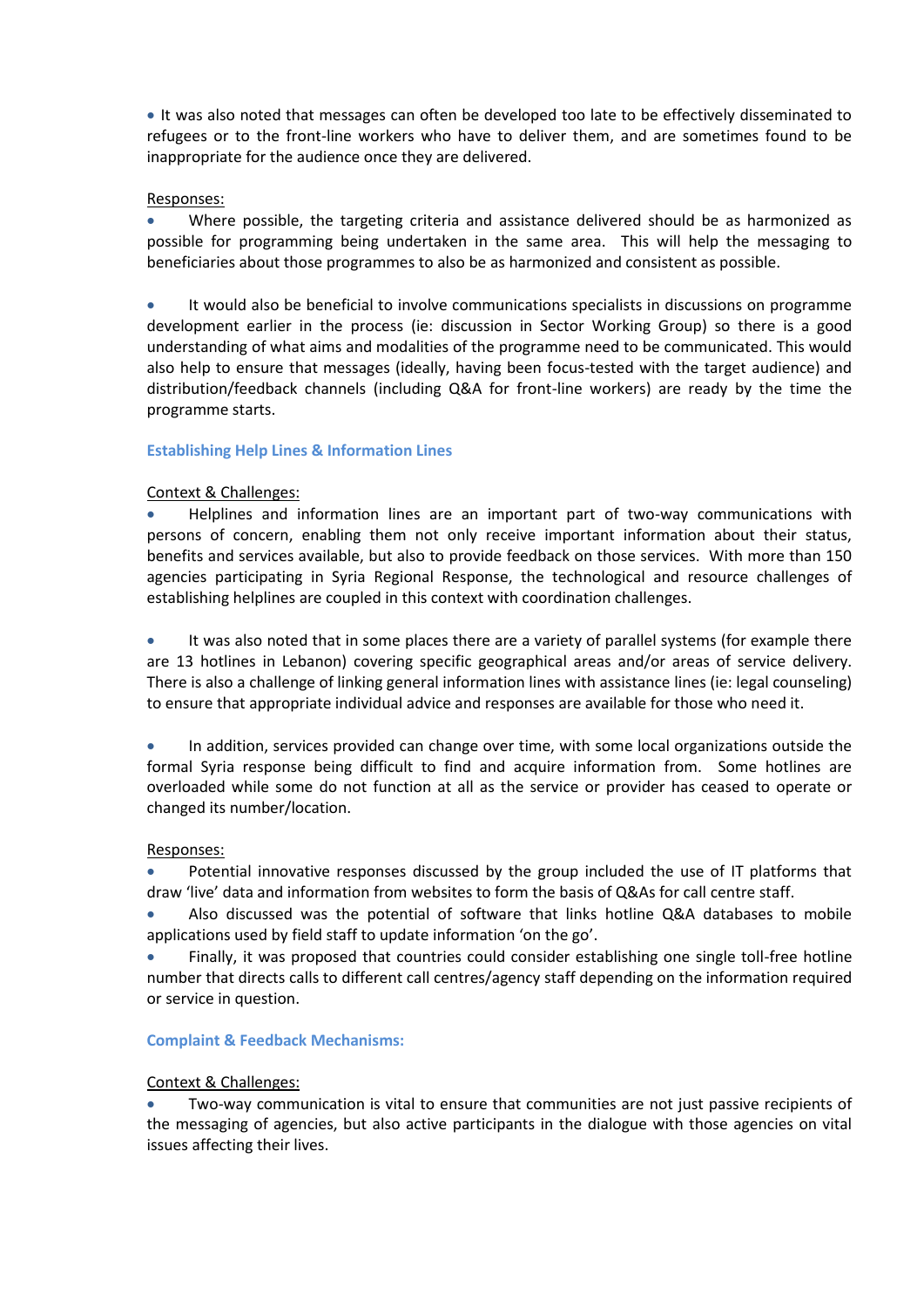• There are a plethora of humanitarian actors working on the Syria response, and a wide variety of feedback and complaint mechanisms exist for the different agencies, sectors and countries across the region. This can lead to confusion and frustration for persons of concern and inefficiency in agencies' response to feedback.

 From a protection standpoint, the group flagged the challenge of distinguishing between protection related issues and general feedback on services - clarifying follow up procedures for complaints that are actionable was a related point discussed. Following-up from a systemic/programmatic point of view (ie: changing programme modalities if required) was considered as important as following up individual cases and grievances.

#### Responses:

 It was considered that a centralized, interagency complaints system could be considered in certain circumstances. It was noted that ACTED was implementing a complaints mechanism as part of its camp management function in several camps in Iraq.

 It was noted that the involvement of communications, field, community services, protection and programme colleagues at early stages of the planning of complaints mechanisms is vital, to ensure that the feedback loop is being fully engaged.

#### **Coordination and Information Management**

#### Context & Challenges

 Whether consciously or not, the more than 150 agencies involved in the RRP6 response have some role in communicating with persons of concern. Most country's refugee response structures do not have a specific working group on communications with persons of concern.

• The group reported that the large number of actors led logically and somewhat inevitably to large numbers of overlapping messages and challenges of coordination. Agencies also feel that attempts to coordinate often lead to meeting fatigue rather than better outcomes and strategic direction.

#### Responses:

 It was noted that the existing Data Portal was a useful information sharing and coordination tool which could be better utilized by those involved in communications with persons of concern.

 The group also discussed the value of communications with persons of concern being discussed earlier during policy/programme development, so that any associated messaging can be coordinated. In this respect, it was recalled that the model SOPs are a useful tool for working groups to start thinking about communications issues.

 The mobile application being developed jointly in Jordan and Lebanon could also be a tool for better coordination and information management, bringing together as it does information on needs, available services, and feedback mechanisms.

• The CDAC presentation earlier in the day was recalled, noting that there was experience and expertise available in such umbrella groups and their involvement in the Syria response could be further discussed.

# **Communications with People with Specific Needs**

# Context & Challenges

Persons with specific needs often don't get the targeted and relevant information that they require, either because they cannot physically reach information points or because the information is not provided in a suitable form.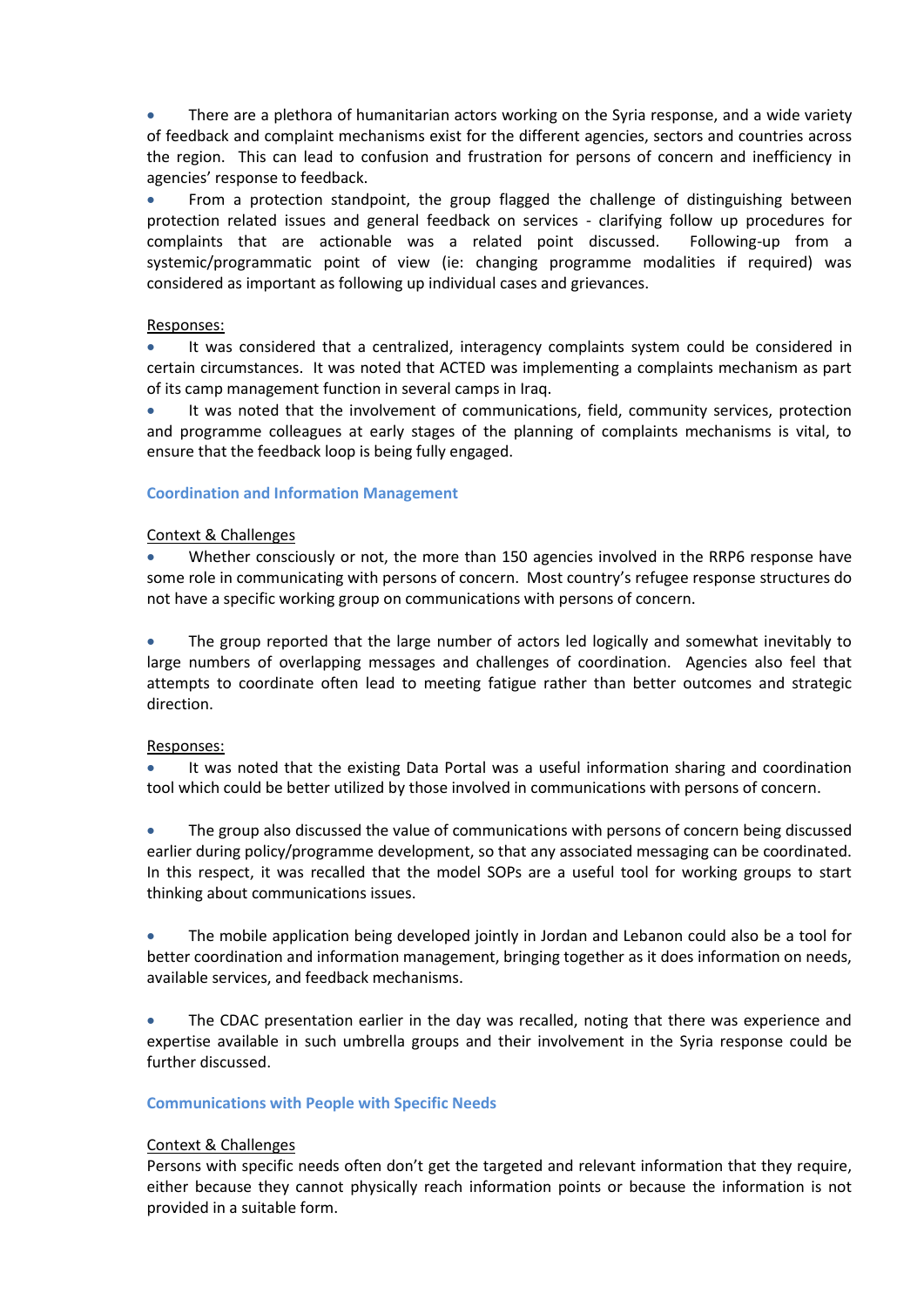Assessments have also found that people with visual impairments receive less information than others. It was also noted that just because one person in a family was reached with information, it doesn't mean that all members have received or understand the message.

# Responses:

• The group noted that mainstream mass communication needs to be inclusive - people with specific needs shouldn't always be treated as a different category, but different modalities may need to be employed to ensure they are reached.

 One-to-one communications with persons with specific needs is important, so staff should be capacitated to directly relay information in a way that will be understood. Mobile information provision and outreach is very important in this respect, particularly as less mobile people will be excluded when information is disseminated at static points.

Report prepared by the Meeting Secretariat UNHCR MENA Director's Office, Amman April 2014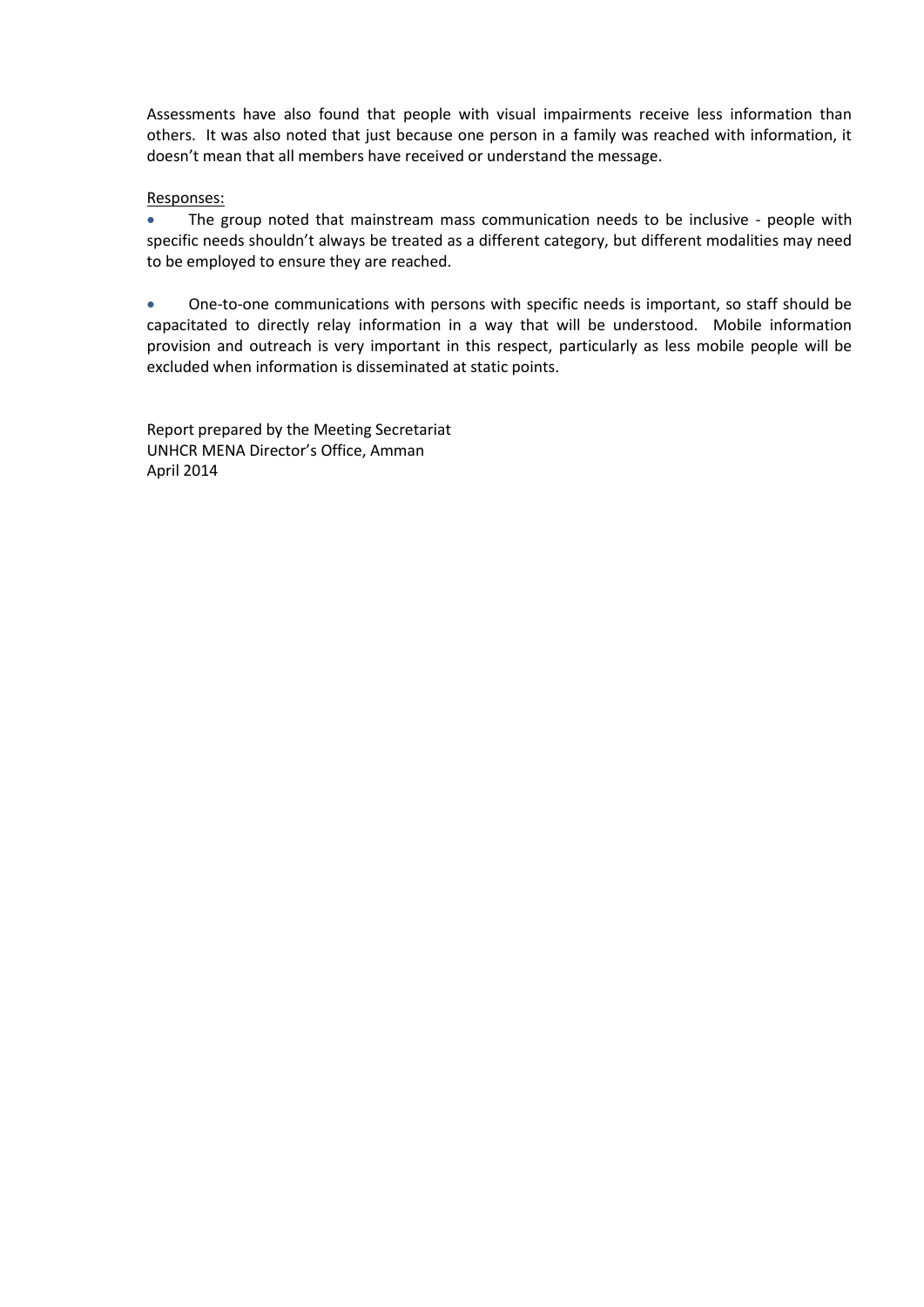# **List of participants**

| Organization                                       | <b>Country</b> | <b>First Name</b> | <b>Last Name</b> | <b>Position</b>                                                      | <b>Email</b>                    |
|----------------------------------------------------|----------------|-------------------|------------------|----------------------------------------------------------------------|---------------------------------|
| <b>ACTED</b>                                       | Iraq           | Ruxandra          | <b>Bujor</b>     | <b>Community Mobilization and Mass</b><br><b>Information Officer</b> | ruxandra.bujor@acted.org        |
| <b>ACTED</b>                                       | Jordan         | William           | McCready         | <b>PDO</b>                                                           | william.mccready@acted.org      |
| <b>Action Aid</b>                                  | Jordan         | Milia             | Eidmouni         | <b>Communication Officer</b>                                         | milia.eidmouni@actionaid.org    |
| Action Contre la Faim                              | Regional       | Yolanda           | Romero           | <b>Regional Communications Officer</b>                               | rr-me@me.missions-acf.org       |
| <b>APT Art</b>                                     | Regional       | Samantha          | Robison          | <b>Director</b>                                                      | robison.samantha@aptart.org     |
| <b>ARDD-Legal Aid</b>                              | Jordan         | Souzan            | Mohareb          | Programme Manager                                                    | somohareb@ardd-legalaid.org     |
| <b>BBC Media Action</b>                            | Regional       | Simon             | Derry            | <b>Regional Director</b>                                             | simon.derry@bbc.co.uk           |
| <b>BBC Media Action</b>                            | Regional       | Maha              | Taki             | Projects Manager, Middle East and<br>North Africa                    | maha.taki@bbc.co.uk             |
| <b>CARE</b> International                          | Regional       | Malek             | Abdeen           | Case Management Coordinator                                          | malek.abdeen@jo.care.org        |
| <b>CARE</b> International                          |                | Muhannad          | Abed Rabo        | Community Development<br>Coordinator                                 | mohannad.abedrabo@jo.care.org   |
| <b>CDAC Network</b>                                |                | Robert            | Powell           | <b>Humanitarian Communications</b><br>Specialist                     | robert.powell@bbc.co.uk         |
| <b>DRC</b>                                         | Lebanon        | Imad              | Aoun             | <b>Senior Communications Officer</b>                                 | imad.aoun@drclebanon.dk         |
| Handicap<br>Int./Helpage Int.                      | Regional       | Lydia             | de Leeuw         | Regional Inclusion Programme<br>Manager                              | lydia.leeuw@helpage.org         |
| <b>Host Communities</b><br><b>Support Platform</b> | Jordan         | Natasha           | <b>Skreslet</b>  | <b>Communication Officer</b>                                         | natasha.skreslet@hcspjordan.org |
| <b>International Media</b><br>Support              | Regional       | Lisbeth           | Pilegaard        | Consultant                                                           | pilegaardlisbeth@gmail.com      |
| <b>IOM</b>                                         | Regional       | Geraldine         | Ansart           | Humanitarian Program Officer                                         | gansart@iom.int                 |
| <b>IRC</b>                                         | Jordan         | Yazeed            | Hassouneh        | <b>Communications Assistant</b>                                      | yazeed.hassouneh@rescue.org     |
| <b>IRC</b>                                         | Lebanon        | Maggie            | Fleming          | Project Director, Tawasul<br>Consortium                              | maggie.fleming@rescue.org       |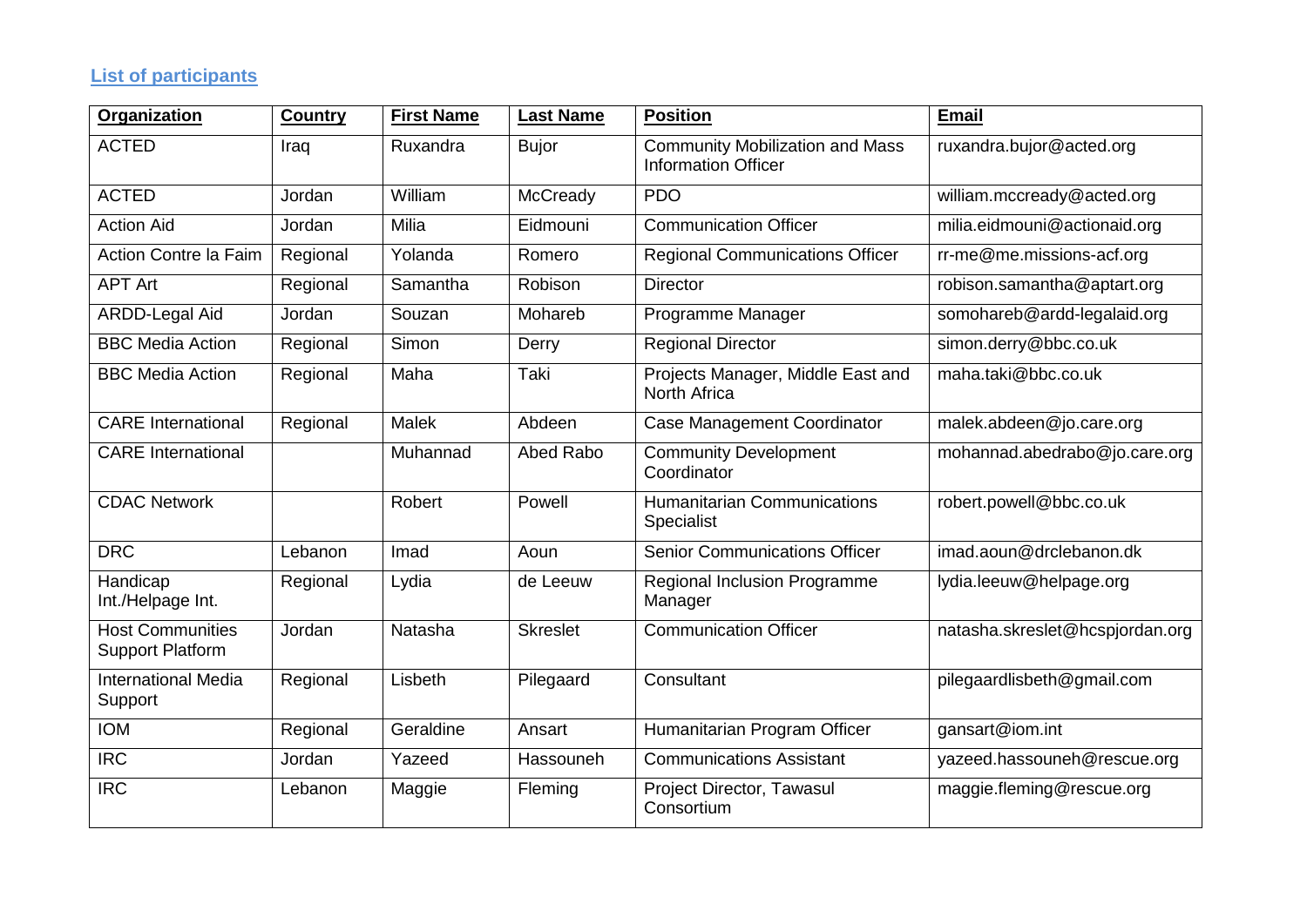| <b>IRC</b>                       | Lebanon  | Julia       | St. Thomas        | <b>Protection Coordinator</b>                                                         | Julia.St.Thomas@rescue.org |
|----------------------------------|----------|-------------|-------------------|---------------------------------------------------------------------------------------|----------------------------|
| <b>IRC</b>                       | Regional | Sarah       | Case              | Regional Advocacy Officer                                                             | sarah.case@rescue.org      |
| <b>IRD</b>                       | Jordan   | Julianne    | Whittaker         | Rec & Sports Coordinator, Za'atari                                                    | j.whittaker@ird-jo.org     |
| <b>JEN</b>                       | Jordan   | Chiaki      | Ota               | Progr Officer/PI Officer, Za'atari                                                    | chiaki.ota@jen-npo.org     |
| Media Training<br><b>Station</b> | Regional | <b>Nick</b> | Raistrick         | Director of Training                                                                  | nick@training-station.net  |
| <b>Mercy Corps</b>               | Jordan   | Dina        | Sabbagh           | Deputy Chief of Party                                                                 | dsabbagh@jo.mercycorps.org |
| <b>NRC</b>                       | Lebanon  | Elsa        | <b>Bousquet</b>   | <b>ICLA Project Coordinator</b>                                                       | elsa.bousquet@nrc.no       |
| <b>NRC</b>                       | Lebanon  | Joe         | Keyrouz           | <b>ICLA Senior Field Officer</b>                                                      | joe.keyrouz@nrc.no         |
| <b>OCHA</b>                      | Regional | Suha        | Kaouk             | Information Management officer                                                        | kaouk@un.org               |
| <b>OCHA</b>                      | Regional | Jo-hannah   | Lavey             | <b>ERF Support</b>                                                                    | lavey@un.org               |
| Oxfam                            | Jordan   | Kanchora    | Halake            | Programme Manager - Host<br>Communities                                               | khalake@oxfam.org.uk       |
| Oxfam                            | Jordan   | Ruba        | Saqr              | Media Officer                                                                         | rsaqr@oxfam.org.uk         |
| Oxfam                            | Lebanon  | <b>Nina</b> | Gora              | Syrian Voice & Accountability<br>Manager                                              | ngora@oxfam.org.uk         |
| <b>PU-AMI</b>                    | Lebanon  | Agnes       | Konrat            | Knowledge, Capacity Building,<br><b>Communication and Partnerships</b><br>Coordinator | lib.kcbcp@pu-ami.org       |
| <b>UNESCO</b>                    | Jordan   | Ma'aly      | Hazzaz            | <b>Communications Officer</b>                                                         | m.hazzaz@unesco.org        |
| <b>UNESCO</b>                    | Jordan   | Wencke      | Mueller           | <b>CI Assistant</b>                                                                   | w.mueller@unesco.org       |
| <b>UNHCR</b>                     | Egypt    | Maria       | Bances del<br>Rey | <b>Senior Protection Officer</b>                                                      | bances@unhcr.org           |
| <b>UNHCR</b>                     | Egypt    | Ragnhild    | Ekk               | Senior Mass Information Officer                                                       | ragnhild.ek@gmail.com      |
| <b>UNHCR</b>                     | Iraq     | Ayad        | Al Nebhan         | Protection Associate, Basra                                                           | alnebhan@unhcr.org         |
| <b>UNHCR</b>                     | Iraq     | Aseel       | Mohsin            | <b>Community Services Associate,</b><br><b>Baghdad</b>                                | mohsina@unhcr.org          |
| <b>UNHCR</b>                     | Iraq     | Rocco       | Nuri              | Mass Information Officer, Erbil                                                       | nuri@unhcr.org             |
| <b>UNHCR</b>                     | Iraq     | Edna        | Omewego           | <b>Community Services Officer,</b>                                                    | omwega@unhcr.org           |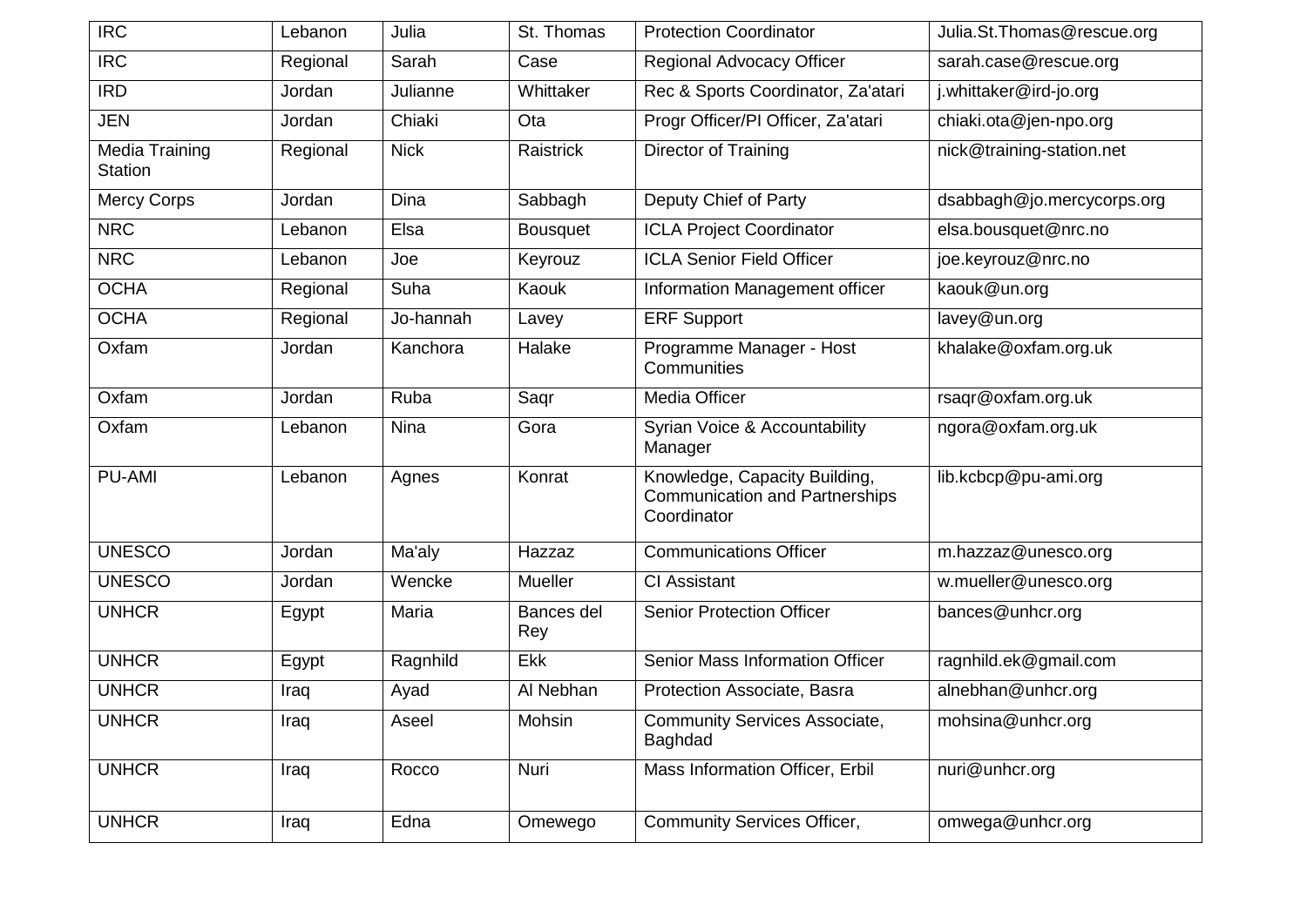|               |          |                |                 | Baghdad                                                                 |                           |
|---------------|----------|----------------|-----------------|-------------------------------------------------------------------------|---------------------------|
| <b>UNHCR</b>  | Jordan   | Rania          | Abu Howaiji     |                                                                         | abuhowai@unhcr.org        |
| <b>UNHCR</b>  | Jordan   | Ehab           | Al Nimri        | ODM Associate, FO Irbid                                                 | alnimri@unhcr.org         |
| <b>UNHCR</b>  | Jordan   | Rasha          | <b>Batarseh</b> | Field Associate - Urban                                                 | batarseh@unhcr.org        |
| <b>UNHCR</b>  | Jordan   | Aymen          | <b>Bino</b>     | <b>UNHCR Field Officer</b>                                              | binoay@unhcr.org          |
| <b>UNHCR</b>  | Jordan   | Donna          | Corcoran        | Field Officer, Za'atari                                                 | corcoran@unhcr.org        |
| <b>UNHCR</b>  | Jordan   | Peter-Bastian  | Halberg         | <b>Senior Mass Communication Expert</b>                                 | halberg@unhcr.org         |
| <b>UNHCR</b>  | Jordan   | Edouard        | Legoupil        | Information Management Officer                                          | legoupil.unhcr.org        |
| <b>UNHCR</b>  | Jordan   | Shannon        | Mich            | Mass Information Intern                                                 | mich@unhcr.org            |
| <b>UNHCR</b>  | Jordan   | Naserddine     | Touaibia        | <b>Public Information and Mass</b><br>Communication Associate, Za'atari | touaibia@unhcr.org        |
| <b>UNHCR</b>  | Lebanon  | Lisa           | Abu Khaled      | PI Assoc., Zahle                                                        | aboukhal@unhcr.org        |
| <b>UNHCR</b>  | Lebanon  | <b>Bathoul</b> | Ahmed           | Ext. Rel. Associate, Tripoli                                            | ahmedba@unhcr.org         |
| <b>UNHCR</b>  | Lebanon  | Jean-Nicolas   | <b>Beuze</b>    | Assistant Representative for<br>Coordination                            | beuze@unhcr.org           |
| <b>UNHCR</b>  | Syria    | Sophie         | Etzold          | Assoc. Protection Officer                                               | etzold@unhcr.org          |
| <b>UNHCR</b>  | Lebanon  | Nadjia         | Hafsa           | Protection Officer, Mt. Leb                                             | hafsa@unhcr.org           |
| <b>UNHCR</b>  | Syria    | Shaza          | Hajali          | <b>Assist. Protection Officer</b>                                       | hajali@unhcr.org          |
| <b>UNHCR</b>  | Lebanon  | Marc           | Petzoldt        | Targeting Assistance Officer, Beirut                                    | petzoldt@unhcr.org        |
| <b>UNHCR</b>  | Lebanon  | Jerome         | Seregni         | <b>Mass Information Officer</b>                                         | seregni@unhcr.org         |
| <b>UNHCR</b>  | Lebanon  | Francesca      | Vigagni         | Assoc. Protection Officer, Qoubayat                                     | vigagni@unhcr.org         |
| <b>UNHCR</b>  | Regional | Andrew         | Barash          | Senior Project Manager                                                  | barash@unhcr.org          |
| <b>UNHCR</b>  | Regional | Elena          | <b>Bertola</b>  | <b>Regional Cash Coordinator</b>                                        | bertola@unhcr.org         |
| <b>UNHCR</b>  | Regional | <b>Ben</b>     | Farrell         | <b>Senior External Relations Officer</b>                                | farrellb@unhcr.org        |
| <b>UNHCR</b>  | Regional | Claudia        | Liute           | Assoc. Mass Information Officer                                         | liute@unhcr.org           |
| <b>UNICEF</b> | Regional | Rafik          | Elouerchefani   | Web & Social Media Specialist                                           | relouerchefani@unicef.org |
| <b>UNICEF</b> | Regional | Shoubo         | Jalal           | Regional Communication for<br><b>Development Specialist</b>             | sjalal@unicef.org         |